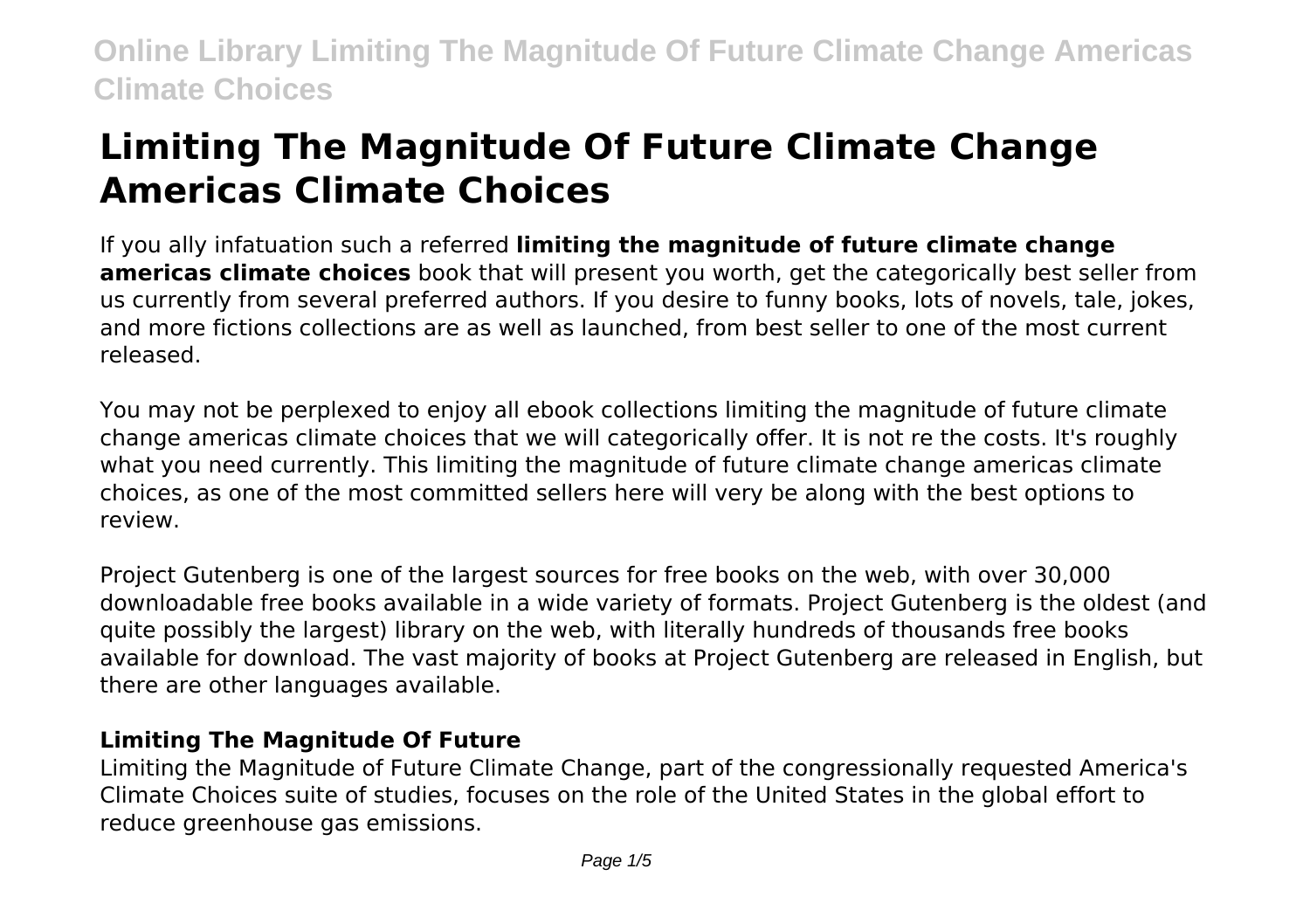### **Limiting the Magnitude of Future Climate Change | The ...**

Limiting the Magnitude of Future Climate Change, part of the congressionally requested America's Climate Choices suite of studies, focuses on the role of the United States in the global effort to reduce greenhouse gas emissions. The book concludes that in order to ensure that all levels of government, the private sector, and millions of households and individuals are contributing to shared national goals, the United States should establish a "budget" that sets a limit on total domestic ...

#### **Americas Climate Choices Panel on Limiting the Magnitude ...**

Limiting the Magnitude of Future Climate Change Substantially reducing greenhouse gas emissions will require prompt and sustained efforts to promote major technological and behavioral changes, says Limiting the Magnitude of Future Climate Change, a new book from the America's Climate Choices study.

### **NAE Website - Limiting the Magnitude of Future Climate Change**

This report, part of the America's Climate Choices suite of studies requested by Congress, focuses on strategies to contribute to the global effort of limiting future climate change by reducing U.S. greenhouse gas emissions (and Meeting internationally discussed targets for limiting atmospheric greenhouse gas concentra‑ tions and associated increases in global average temperatures will require a major departure from business as usual in how the world uses and produces energy.

### **Limiting the Magnitude of Future Climate Change**

describe the scientific evidence for why climate change is real and being driven largely by human influences and why... identify the impacts that may result from not taking sufficient action to limit climate change and the vulnerability of... analyze the economic impacts of acting versus not acting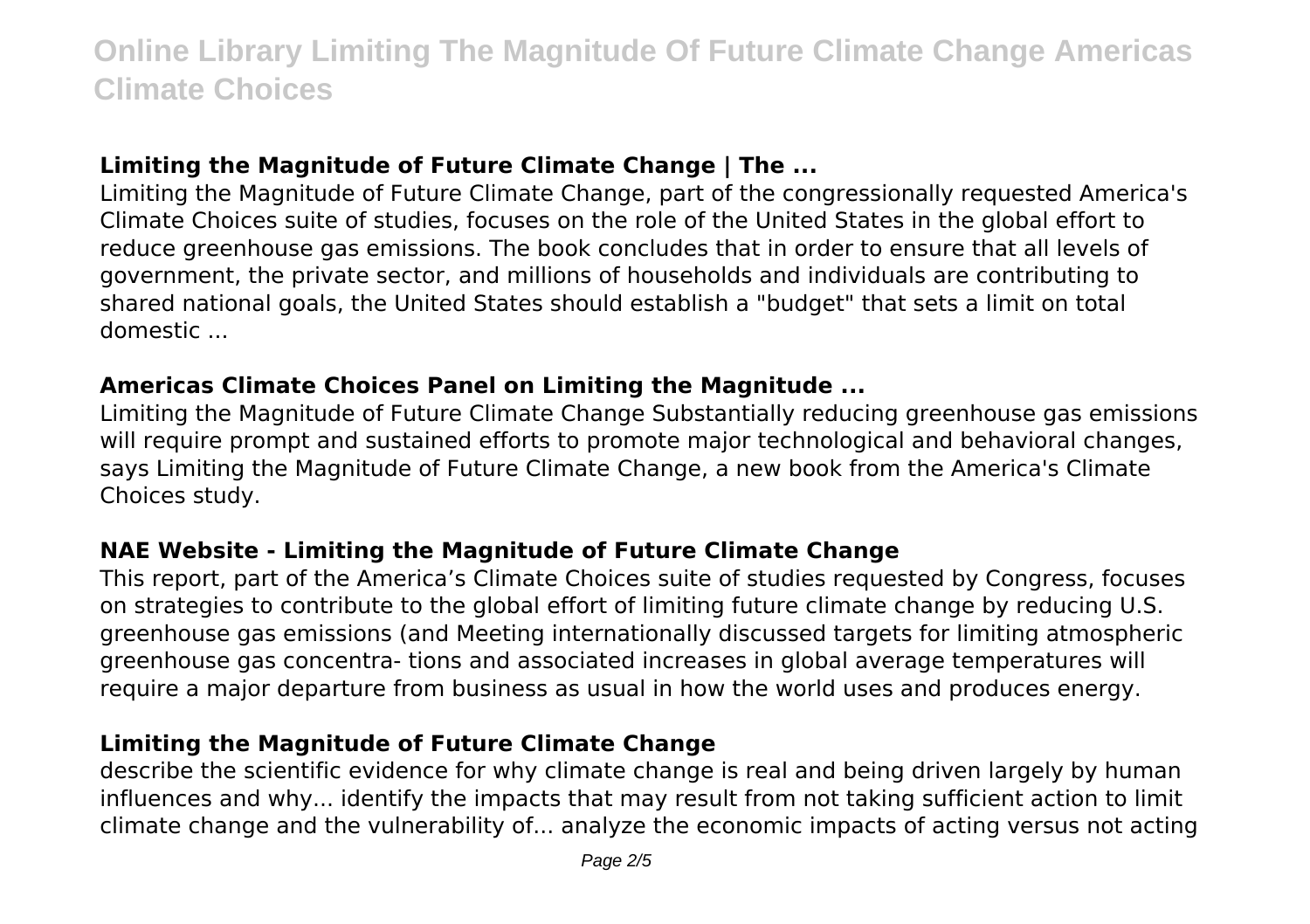### **Front Matter | Limiting the Magnitude of Future Climate ...**

...

Reduce concentrations of GHGs in the atmosphere as the principal means to limit the magnitude of climate change. This is primarily a challenge of reducing net GHG emissions (directly, or possibly through enhanced sequestration), but it could also encompass strategies to remove GHGs directly from the atmosphere.

#### **1 Introduction | Limiting the Magnitude of Future Climate ...**

The Panel on Limiting the Magnitude of Future Climate Change was charged to de-scribe, analyze, and assess strategies for reducing the net future human influence on climate. This report focuses on actions to reduce domestic greenhouse gas emissions and other human drivers of climate change, such as changes in land use, but also con-

### **Limiting the Magnitude of Future Climate Change America's ...**

Limiting the magnitude of future climate change Adapting to the impacts of climate change Advancing the science of climate change Informing an effective response to climate change A Committee on America's Climate Choices was appointed to coordinate study activities, convene a Summit and other cross-cutting activities, and write a Final Report

### **Limiting the Magnitude of Future Climate Change**

In astronomy, limiting magnitude is the faintest apparent magnitude of a celestial body that is detectable or detected by a given instrument.. In some cases, limiting magnitude refers to the upper threshold of detection. In more formal uses, limiting magnitude is specified along with the strength of the signal (e.g., "10th magnitude at 20 sigma"). ...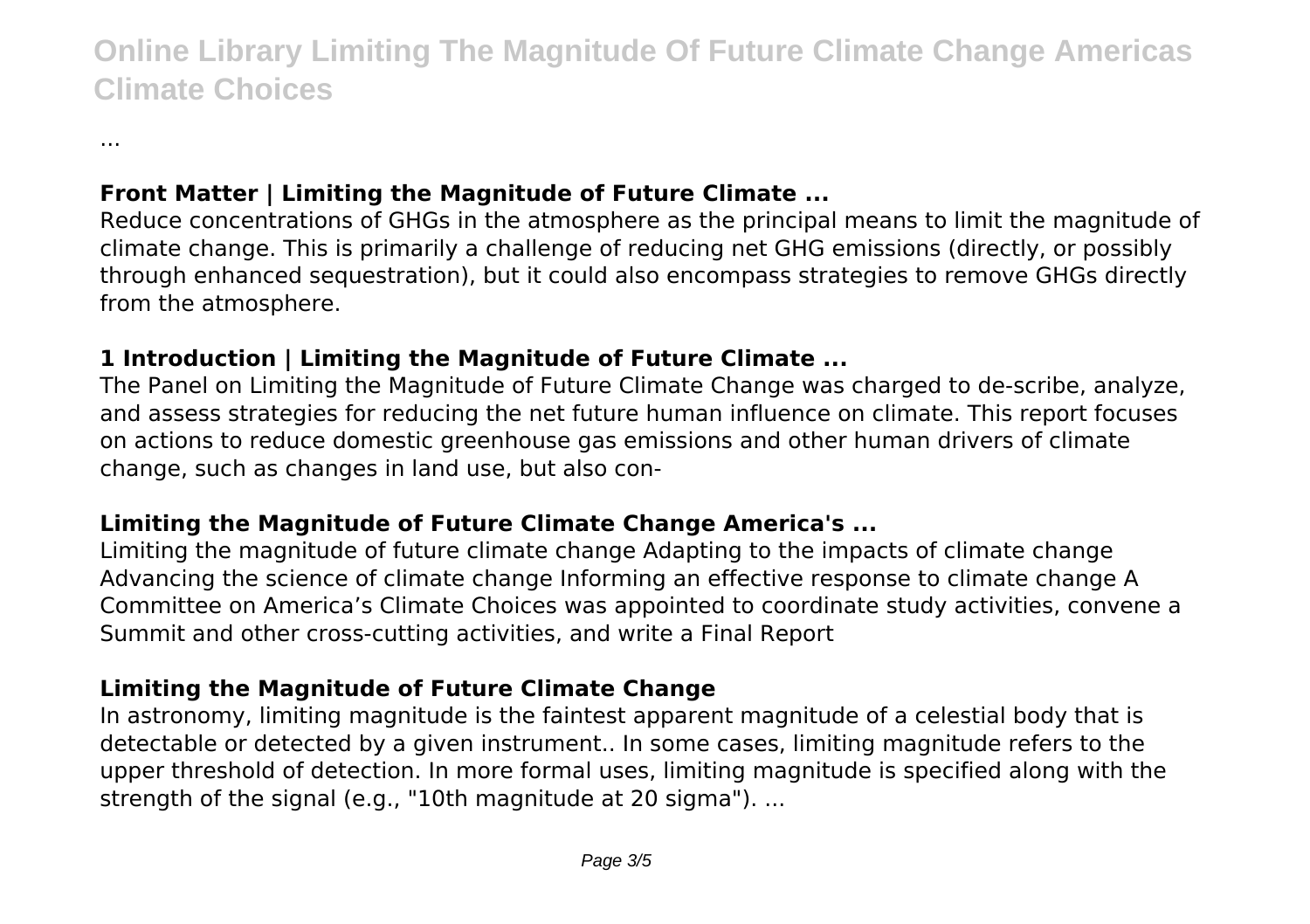### **Limiting magnitude - Wikipedia**

Limiting the Magnitude of Future Climate Change Meeting internationally discussed targets for limiting atmospheric greenhouse gas concentrations and associated increases in global average temperatures will require a major departure from business as usual in how the world uses and produces energy, finds this new report from the national Research Council.

### **Limiting the Magnitude of Future Climate Change » Climate ...**

Limiting the Magnitude of Future Climate Change, part of the congressionally requested America's Climate Choices suite of studies, focuses on the role of the United States in the global effort to reduce greenhouse gas emissions.

### **America's Climate Choices: Limiting the Magnitude of ...**

Limiting the Magnitude of Future Climate Change Meeting internationally discussed targets for limiting atmospheric greenhouse gas concentra- tions and associated increases in global average...

# **Limiting the Magnitude of Future Climate Change by Rebecca ...**

Limiting the magnitude of future climate change / "Climate change, driven by the increasing concentration of greenhouse gases in the atmosphere, poses serious, wide-ranging threats to human societies and natural ecosystems around the world. The largest overall source of greenhouse gas emissions is the burning of fossil fuels.

# **Holdings: Limiting the magnitude of future climate change**

 $\Box$  Limiting the Magnitude of Future Climate Change  $\Box$  Adapting to the Impacts of Climate Change  $\Box$ Advancing the Science of Climate Change  $\Box$  Informing an Effective Response to Climate ChangeInforming an Effective Response to Climate Change